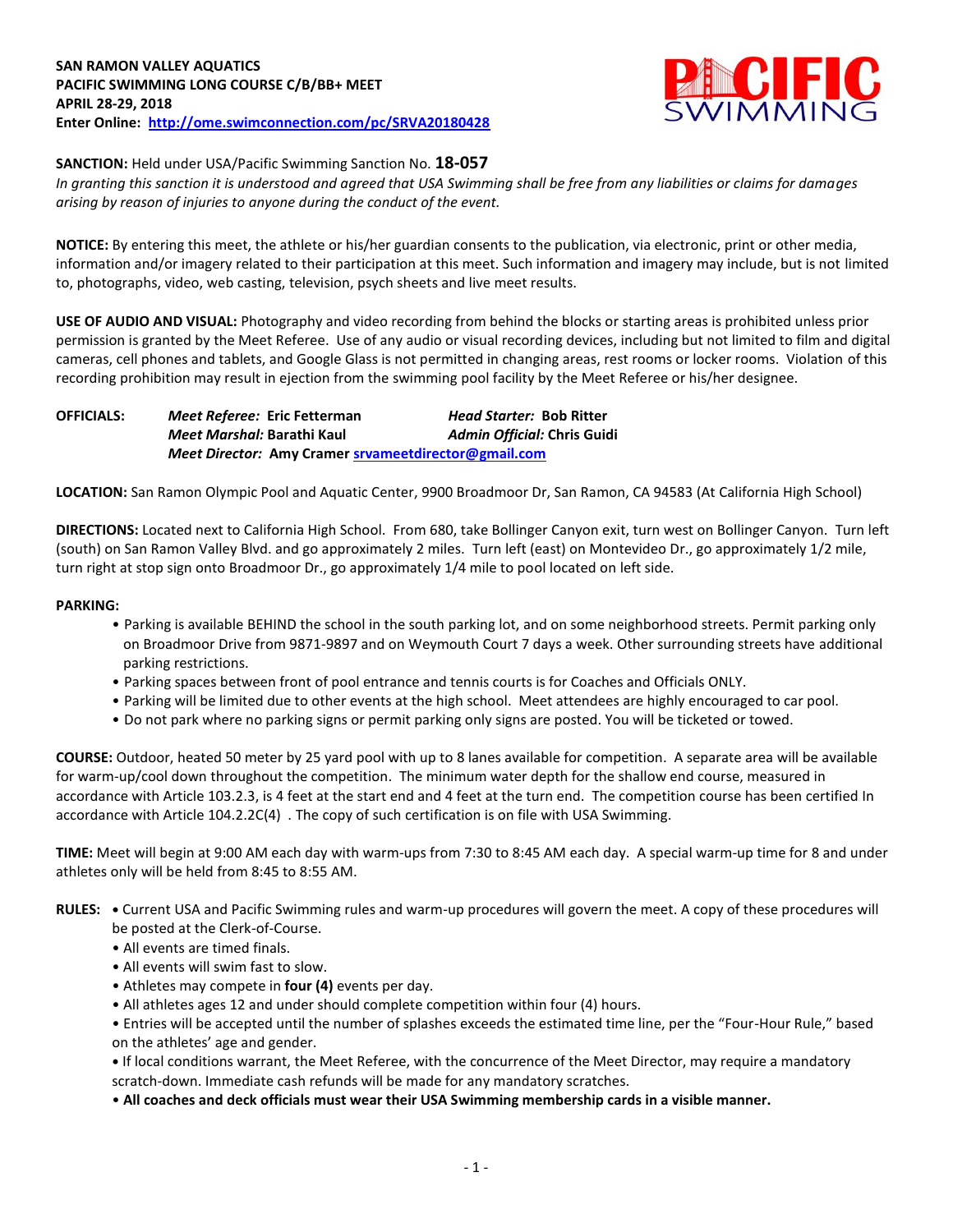**ATTENTION HIGH SCHOOL ATHLETES:** If you are a high school athlete in season, you need to be Unattached from this meet. It is the athlete's responsibility to be Unattached from this meet. You can un-attach at the meet if necessary. This does not apply to athletes swimming under the rules of the Nevada Interscholastic Activities Association (NIAA).

**UNACCOMPANIED ATHLETES:** Any USA Swimming athlete-member competing at the meet must be accompanied by a USA Swimming member-coach for the purposes of athlete supervision during warm-up, competition and warm-down. If a coach-member of the athlete's USA Swimming Club does not attend the meet to serve in said supervisory capacity, it is the responsibility of the athlete or the athlete's legal guardian to arrange for supervision by a USA Swimming member-coach. The Meet Director or Meet Referee may assist the athlete in making arrangements for such supervision; however, it is recommended that such arrangements be made in advance of the meet by the athlete's USA Swimming Club Member-Coach.

**RACING STARTS:** Any athlete entered in the meet must be certified by a USA Swimming member-coach as being proficient in performing a racing start, or must start each race from within the water. When unaccompanied by a member-coach, it is the responsibility of the athlete or the athlete's legal guardian to ensure compliance with this requirement.

**RESTRICTIONS:** • Smoking and the use of other tobacco products is prohibited on the pool deck, in the locker rooms, in spectator seating, in standing areas and in all areas used by athletes, during the meet and during warm-up periods.

- Sale and use of alcoholic beverages is prohibited in all areas of the meet venue.
- No glass containers are allowed in the meet venue.
- No propane heater is permitted except for snack bar/meet operations.
- All shelters must be properly secured.
- FRAMES ONLY for canopies will be allowed overnight on lawn areas. NO OTHER personal belongings can be left on lawn areas.
- Changing into or out of swimsuits other than in locker rooms or designated areas is prohibited.
- Entry and set up (pop-ups) is not allowed before 7 AM on Saturday and Sunday.

• All pathways should be clear and no pop-ups are allowed on pathways and in front of entry and exit gates. Pathways and entry and exit gates must be clear for emergency personal and vehicles to pass through.

• No pop-ups are allowed outside of the pool fence.

• No umbrellas are allowed beyond the cordoned off areas at the starting blocks and race start areas on the deck for safety reasons.

• Destructive devices, to include but not limited to, explosive devices and equipment, firearms (open or concealed), blades, knives, mace, stun guns and blunt objects are strictly prohibited in the swimming facility and its surrounding areas. If observed, the Meet Referee or his/her designee may ask that these devices be stored safely away from the public or removed from the facility. Noncompliance may result in the reporting to law enforcement authorities and ejection from the facility. Law enforcement officers (LEO) are exempt per applicable laws.

• Operation of a drone, or any other flying apparatus, is prohibited over the venue (pools, athlete/coach areas, spectator areas and open ceiling locker rooms) any time athletes, coaches, officials and/or spectators are present.

**ELIGIBILITY:** • Athletes must be current members of USA Swimming and enter their name and registration number on the meet entry card as they are shown on their Registration Card. If this is not done, it may be difficult to match the athlete with the registration and times database. The meet host will check all athlete registrations against the SWIMS database and if not found to be registered, the Meet Director shall accept the registration at the meet (a \$10 surcharge will be added to the regular registration fee). Duplicate registrations will be refunded by mail.

• Athletes in the "BB" Division must have met at least the listed "BB" time standard. Athletes in the "B" Division must have met at least the listed "B" time standard. All entry times slower than the listed "B" time standard will be in the "C" Division. For 8 & Under athletes the applicable Pacific (PC) "A" and "B" standards will be used.

• Entries with **"NO TIME" will be REJECTED**.

• Minimum USA-S Motivational 11-12 A time is required for event 27 (Open 800 FR GIRLS) & event 54 (Open 800 FR BOYS).

• Entry times submitted for this meet may be checked against a computer database and may be changed in accordance with Pacific Swimming Entry Time Verification Procedures.

• Disabled athletes are welcome to attend this meet and should contact the Meet Director or Meet Referee regarding any special accommodations on entry times and seeding per Pacific Swimming policy.

• Athletes 19 years of age and over may compete in the meet for time only, no awards. Such athletes must have met standards for the 17-18 age group.

• The athlete's age will be the age of the athlete on the first day of the meet.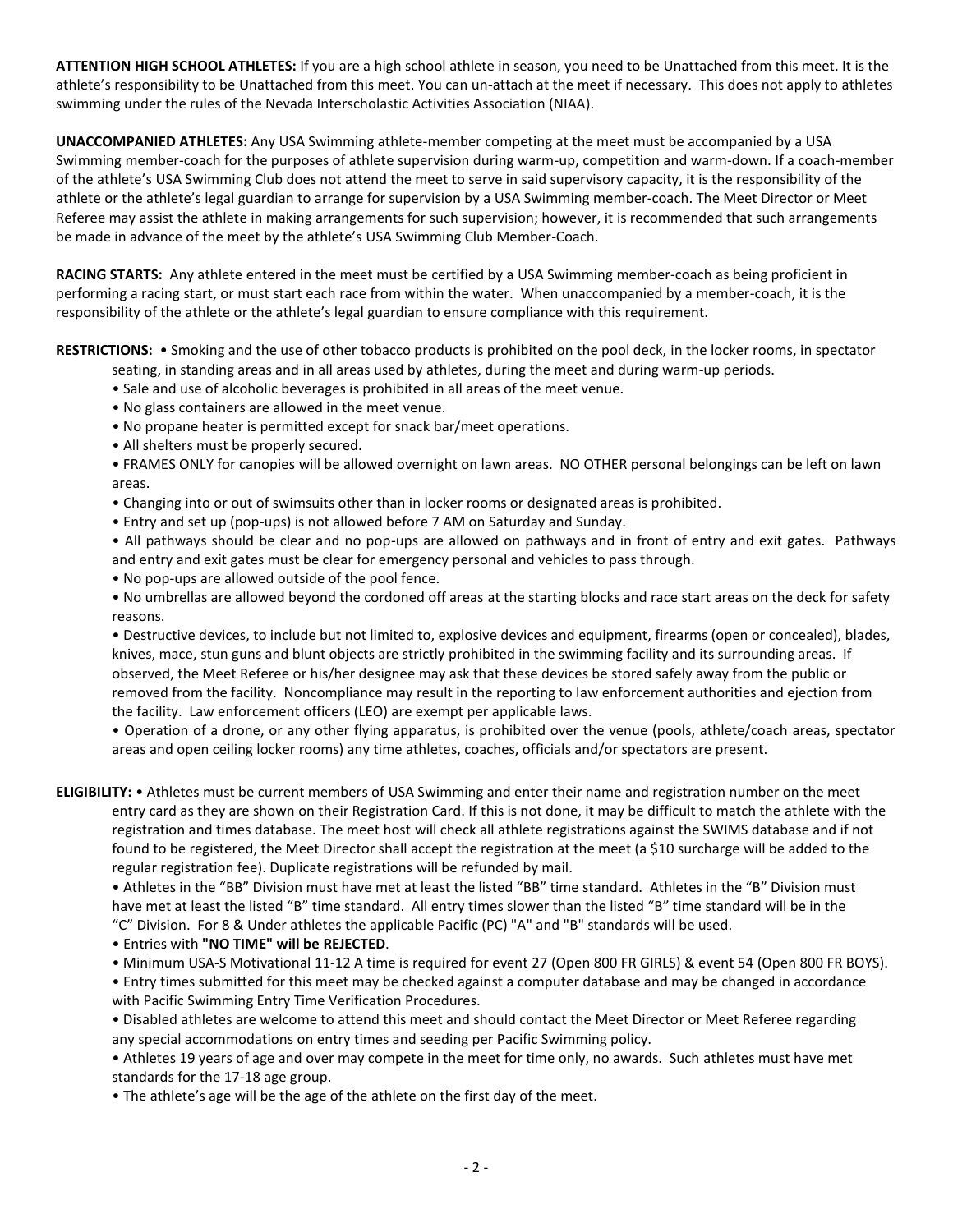**ENTRY PRIORITY:** Meet entries will not be accepted any earlier than March 24, 2018.Entries from members of year round Zone 2 clubs postmarked or entered online by 11:59 PM. on *March 31st, 2018* will be given 1<sup>st</sup> priority acceptance. Entries from members of all Zone 2 clubs (year round and seasonal) postmarked or entered online between 12:00 AM *on April 1st, 2018* and 11:59 PM *on*  April 7th, 2018 will be given 2<sup>nd</sup> priority acceptance. All entries from Zone 2, all other Pacific LSC Zones and other LSC's, either postmarked, entered online, or hand delivered by the entry deadline will be considered in the order that they were received.

**\*\* NOTE: Athletes who falsify their entry form by listing a club to which they are not legitimately associated will be rejected from the meet. Further, entry fees will not be refunded and they may be referred to the Pacific Swimming Review Committee for disciplinary action.**

**ENTRY FEES:** \$4.00 per event plus a \$10.00 participation fee per athlete. Entries will be rejected if payment is not sent at time of request. No refunds will be made, except mandatory scratch-downs.

**ONLINE ENTRIES:** To enter online go to **<http://ome.swimconnection.com/pc/SRVA20180428>** to receive an immediate entry confirmation. This method requires payment by credit card. Swim Connection, LLC charges a processing fee for this service, equal to \$1 per swimmer plus 5% of the total Entry Fees. Please note that the processing fee is a separate fee from the Entry Fees. If you do not wish to pay the processing fee, enter the meet using a mail entry. **Entering online is a convenience, is completely voluntary, and is in no way required or expected of an athlete by Pacific Swimming.** Online entries will be accepted through Wednesday, **April 18th, 2018**, or until the meet has reached capacity, whichever comes first.

**MAILED OR HAND DELIVERED ENTRIES**: Entries must be on the attached consolidated entry form. Forms must be filled out completely and printed clearly with athletes best time. Entries must be postmarked by midnight, Monday, **April 16th, 2018** or hand delivered by 6:30 PM, Wednesday, **April 18th, 2018**. No late entries will be accepted. No entries received after the meet has reached capacity will be accepted. No refunds will be made, except mandatory scratch-downs. Requests for confirmation of receipt of entries should include a self-addressed, stamped envelope.

**Make check payable to**: **SRVA**

| <b>Mail entries to: SRVA Meet Entries</b> | Hand deliver entries to: SRVA Meet Entries Monday-Friday (7 PM - 8:30 PM) |
|-------------------------------------------|---------------------------------------------------------------------------|
| 2312 Jasper Hill Dr                       | 2312 Jasper Hill Dr                                                       |
| San Ramon, CA 94582                       | San Ramon, CA 94582                                                       |

**CHECK-IN:** The meet will be deck seeded. Athletes must check-in at the Clerk-of-Course. No event shall be closed more than 30 minutes before the scheduled start of the session. Close of check-in for all individual events shall be no more than 60 minutes before the estimated time of the start of the first heat of the event. Athletes who do not check-in will not be seeded and will not be allowed to compete in that event.

**SCRATCHES:** Any athletes not reporting for or competing in an individual timed final event shall not be penalized. Athletes who must withdraw from an event after it is seeded are requested to inform the referee immediately.

**AWARDS:** First through eighth places in each division (C, B & BB) will be awarded for the 9-10, 11-12, 13-14 age groups. First through eighth place in each division (PC-C, PC-B, and PC-A) will be awarded for the 8 & Under age group. All athletes achieving an A time for the first time will be awarded a standard A medal, regardless of place achieved in the event. No awards will be given for athletes 15 years of age and older. Note: Individual awards must be picked up at the meet. We will not mail or distribute awards after the meet.

**ADMISSION:** Free. A '2 DAY' program will be available for a reasonable price.

**SNACK BAR & HOSPITALITY:** A snack bar will be available throughout the competition. Coaches and working deck officials will be provided lunch. Hospitality will serve refreshments to timers and volunteers.

**MISCELLANEOUS:** No overnight parking is allowed. Facilities will not be provided after meet hours. **All participating clubs are expected to provide lane timers based upon the number of athletes registered to swim each day. Club timing lanes for Saturday and Sunday will be assigned and coaches will be notified of assignments during the week prior to the meet.**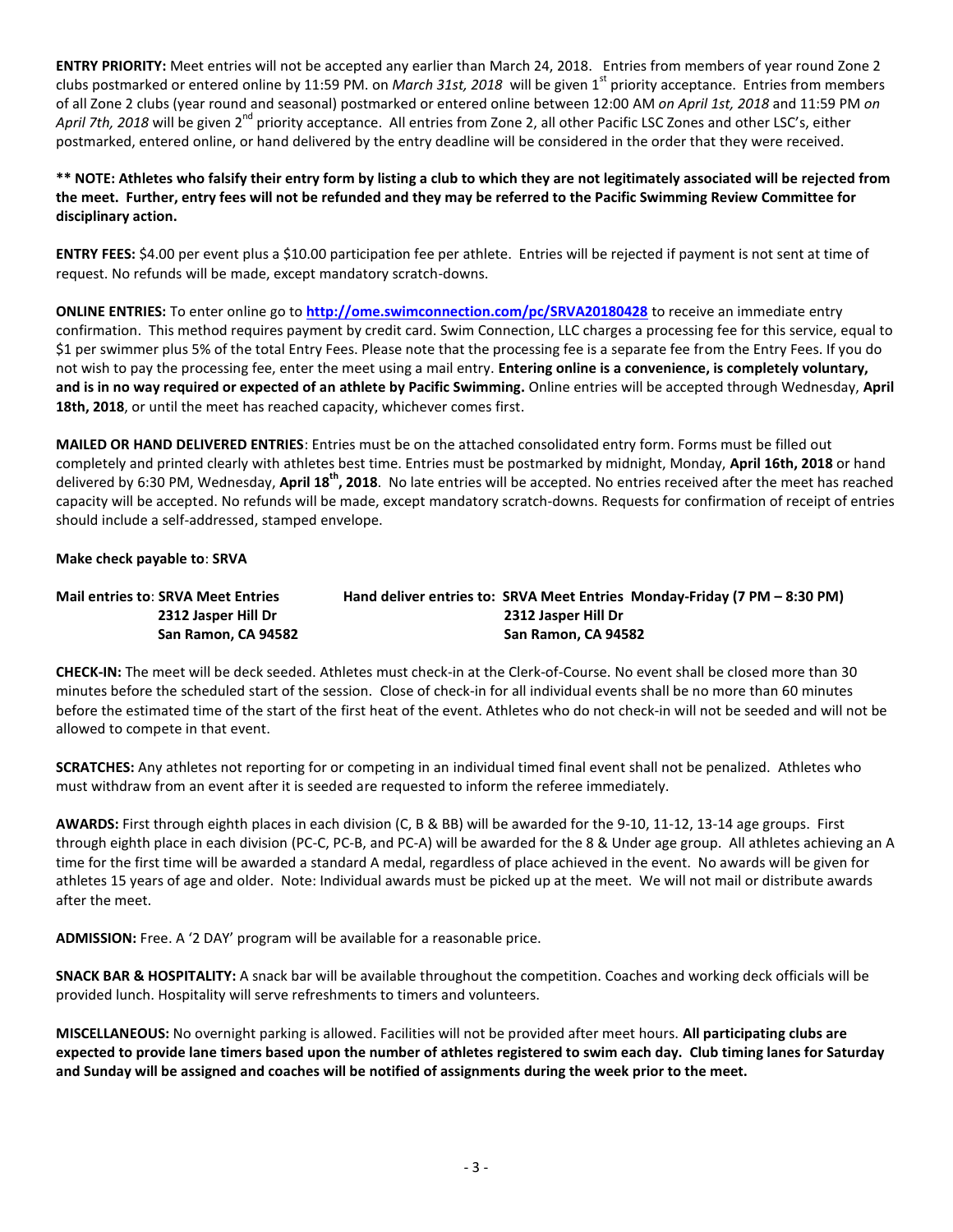**MINIMUM OFFICIALS:** The Meet Referee shall conduct an inventory of Officials and shall compare the number of athletes entered against the number of Officials that worked representing each club per day of the meet. Those clubs who have not provided sufficient Officials in a day of the meet, in accordance with the table below, will be fined \$100 per missing Official per day.

| Number of athletes entered in meet per club<br>per day | Number of trained and carded officials required |
|--------------------------------------------------------|-------------------------------------------------|
| $1 - 10$                                               |                                                 |
| $11 - 25$                                              |                                                 |
| 26-50                                                  |                                                 |
| 51-75                                                  |                                                 |
| 76-100                                                 |                                                 |
| Every 20 Athletes over 100                             |                                                 |

## **EVENT SUMMARY**

|                       | Saturday          |             | <b>Sunday</b>    |               |              |  |  |
|-----------------------|-------------------|-------------|------------------|---------------|--------------|--|--|
| <b>10 &amp; Under</b> | 13-18<br>11-12    |             | 10 & Under       | $11 - 12$     | $13 - 18$    |  |  |
| 100 FR                | 200 FR            | 200 FR      | 100 BK           | <b>100 FR</b> | 100 FR       |  |  |
| <b>50 BK</b>          | 100 BK            | 100 BK      | <b>50 FL</b>     | 50 FL         | 100 FL       |  |  |
| 200 IM                | 200 FL            | 200 FL      | 100 BR           | 200 BR        | 200 BR       |  |  |
| 50 BR                 | 50 BR             | 100 BR      | <b>50 FR</b>     | <b>50 FR</b>  | <b>50 FR</b> |  |  |
|                       | 400 IM Boys       | 400 IM Boys |                  | 400 IM Girls  | 400 IM Girls |  |  |
|                       | Open 800 FR Girls |             | Open 800 FR Boys |               |              |  |  |

## **EVENTS**

|                | Saturday April 28, 2018 |               |               |
|----------------|-------------------------|---------------|---------------|
| <b>EVENT#</b>  | <b>EVENT</b>            | <b>EVENT#</b> | <b>EVENT#</b> |
| $\mathbf{1}$   | 13-18 200 FR            | 2             | 29            |
| 3              | 11-12 200 FR            | 4             | 31            |
| 5              | 10 & Under 100 FR       | 6             | 33            |
| $\overline{7}$ | 13-18 100 BK            | 8             | 35            |
| 9              | 11-12 100 BK            | 10            | 37            |
| 11             | 10 & Under 50 BK        | 12            | 39            |
| 13             | 13-18 200 FL            | 14            | 41            |
| 15             | 11-12 200 FL            | 16            | 43            |
| 17             | 10 & UNDER 200 IM       | 18            | 45            |
| 19             | 13-18 100 BR            | 20            | 47            |
| 21             | 11-12 50 BR             | 22            | 49            |
| 23             | 10 & Under 50 BR        | 24            | 51            |
|                | 11 & Up 400 IM Boys     | 26            | 53            |
| 27             | Open 800 FR Girls       |               |               |

| Saturday April 28, 2018 |                     |                |               | Sunday April 29, 2018 |                      |               |
|-------------------------|---------------------|----------------|---------------|-----------------------|----------------------|---------------|
| <b>EVENT#</b>           | <b>EVENT</b>        | <b>EVENT#</b>  | <b>EVENT#</b> |                       | <b>EVENT</b>         | <b>EVENT#</b> |
| 1                       | 13-18 200 FR        | $\overline{2}$ | 29            |                       | 13-18 100 FR         |               |
| 3                       | 11-12 200 FR        | 4              | 31            |                       | 11-12 100 FR         |               |
| 5                       | 10 & Under 100 FR   | 6              | 33            |                       | 10 & Under 100 BK    |               |
| $\overline{7}$          | 13-18 100 BK        | 8              | 35            |                       | 13-18 100 FL         |               |
| 9                       | 11-12 100 BK        | 10             | 37            |                       | 11-12 50 FL          |               |
| 11                      | 10 & Under 50 BK    | 12             | 39            |                       | 10 & Under 50 FL     |               |
| 13                      | 13-18 200 FL        | 14             | 41            |                       | 13-18 200 BR         |               |
| 15                      | 11-12 200 FL        | 16             | 43            |                       | 11-12 200 BR         |               |
| 17                      | 10 & UNDER 200 IM   | 18             | 45            |                       | 10 & Under 100 BR    |               |
| 19                      | 13-18 100 BR        | 20             | 47            |                       | 13-18 50 FR          |               |
| 21                      | 11-12 50 BR         | 22             | 49            |                       | 11-12 50 FR          |               |
| 23                      | 10 & Under 50 BR    | 24             | 51            |                       | 10 & Under 50 FR     |               |
|                         | 11 & Up 400 IM Boys | 26             | 53            |                       | 11 & Up 400 IM Girls |               |
| 27                      | Open 800 FR Girls   |                |               |                       | Open 800 FR Boys     |               |

Athletes in the Open 800 Free will provide their own timers and lap counters.

Minimum 11-12 A time is required for event 27 (Open 800 FR GIRLS) & event 54 (Open 800 FR BOYS).

Use the following URL to find the time standards: <http://www.pacswim.org/swim-meet-times/standards>